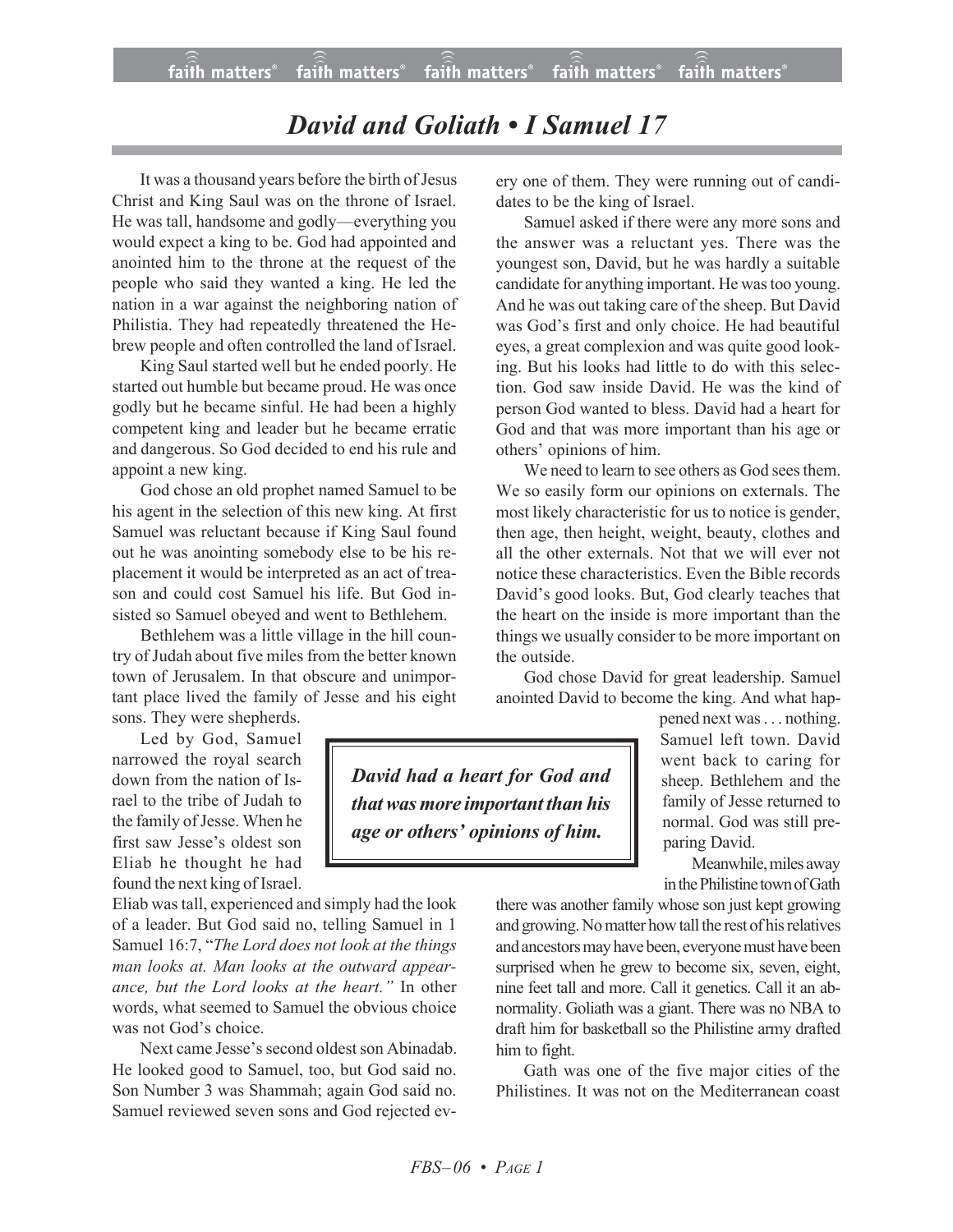but a few miles. It was a significant and powerful city on the Mediterranean coastal plain.

The Philistines were the archenemies of Israel. They were powerful and aggressive. The name of Palestine comes from the ancient Philistines. At times they were at peace with Israel but often they adopted politics of expansion and moved their armies eastward into Israel's territory. In a sense there was a prolonged state of war between Israel and Philistia.

King Saul and the army of Israel wanted to stop the Philistines once and for all, so they recruited and trained an army and had them ready to fight. They were determined to have a permanent peace. But they never expected Goliath.

Ancient armies had different rules of engagement than we have in modern warfare. Typically, opposing armies would line up on a flat battlefield opposite each other and they would advance toward one another slaughtering each other. It was the worst of movie scenes from *Gettysburg*, *Braveheart*, *Gladiator* and *Saving Private Ryan* combined. It was a killing field.

There was also another way of fighting. Each army could put forward a champion. The two champions would then fight to the death. The victor's army was considered the winner of the battle and the dead champion's army was expected to surrender—often to become enslaved. It was a more humane approach with far fewer casualties.

Like all battlefield strategies, there were many subtleties to this "winner-take-all" approach. The challenge was considered a matter of honor. To reject the challenge was humiliating and embarrassing. It was considered to be a sign of weakness and fear.

Sometimes when I watch professional football games it becomes painful when one team has a huge lead. Imagine two NFL teams playing in a Super Bowl game with one team losing 70-0 going into the fourth quarter. You wonder why the losing team doesn't just quit and go home; they have no reasonable chance of winning. Why keep playing? I suppose it's a matter of honor. Professional teams always finish their game no matter what—rain, snow, ice, fog, injuries and huge differences in scores. The team just doesn't quit.

And so for ancient armies it was a matter of honor. When challenged you had to put out a champion and that champion had to fight the champion who had issued the challenge.

> Now the Philistines gathered their forces for war and assembled at Socoh in Judah. They pitched camp at Ephes Dammim, between Socoh and Azekah. Saul and the Israelites assembled and camped in the Valley of Elah and drew up their battle line to meet the Philistines. The Philistines occupied one hill and the Israelites another, with the valley between them.

> *A champion named Goliah, who was from Gath, came out of the Philistine camp. He was over nine feet tall. He had a bronze helmet on his head and wore a coat of scale armor of bronze weighing five thousand shekels; on his legs he wore bronze greaves, and a bronze javelin was slung on his back. His spear shaft was like a weaver's rod, and its iron point weighed six hundred shekels. His shield bearer went ahead of him.*

 *Goliath stood and shouted to the ranks of Israel, "Why do you come out and line up for battle? Am I not a Philistine, and are you not the servants of Saul? Choose a man and have him come down to me. If he is able to fight and kill me, we will become your subjects; but if I overcome him and kill him, you will become our subjects and serve us." Then the Philistine said, "This day I defy the ranks of Israel! Give me a man and let us fight each other." On hearing the Philistine's words, Saul and all the Israelites were dismayed and terrified.*

 That's perfectly understandable to me! Think about it. Would you want to fight a 9-foot tall giant who is dressed in armor and trained to kill? It is not merely a matter of courage. You might be courageous enough to fight but if you lose you will take your fellow soldiers, family, friends and nation down with you. You'll be dead and everyone will blame you for a generation or more.

My sympathy here is with the cowards. I identify with them. Probably most of us remember childhood experiences with schoolyard bullies. We've all faced giants against whom we were no match. Our giants aren't called Goliath; they're called Cancer, Court of Law, Big Business, Debt, Bankruptcy, Divorce and Assault. Yes, we know what it's like to be threatened by a formidable enemy.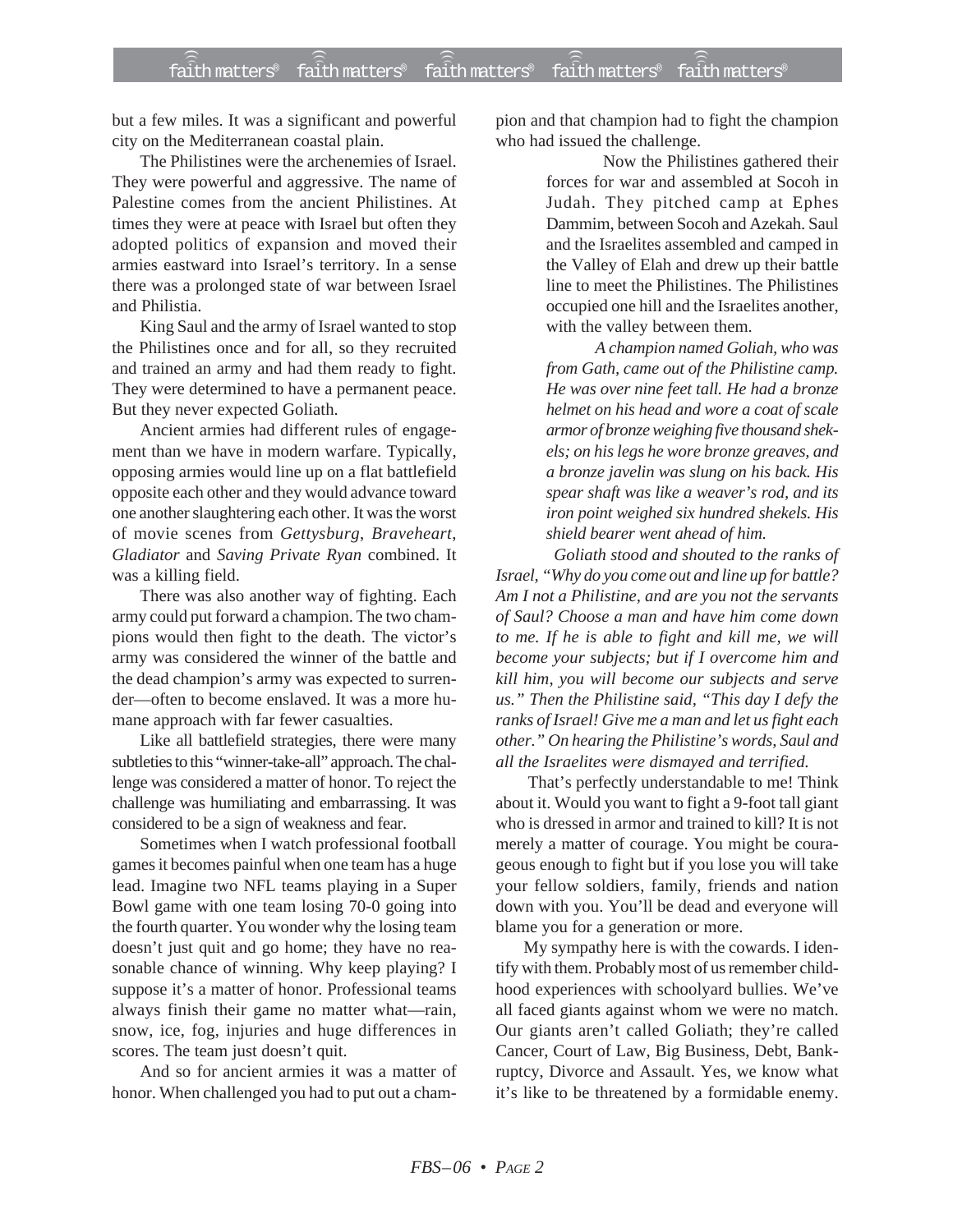We know what it's like to be afraid to fight a battle we are convinced we are going to lose.

For 40 days Goliath came out and issued this challenge, day after day. Saul and the army of Israel just stalled. They didn't want to lose. They didn't want to die. But, you know what happened? Morale kept sinking. They were convinced they could not win. Even if there was no "winner-takeall" face-off, they had little chance in a conventional conflict because they saw themselves as losers. They were disheartened.

Then the boy from Bethlehem came to the battlefield that was dominated by this giant from Gath. He'd been sent by his father, Jesse, to bring supplies for his three older brothers who were in the Hebrew army. David arrived in time to see the daily ritual take place. Both armies lined up facing each other for battle. Goliath shouted out his defiant threat. The army of Israel was scared and retreated.

David didn't understand why someone didn't

take the challenge. He was told that whoever would go and fight Goliath would be given wealth, tax exemption for his family for the rest of their lives and the king's daughter in marriage. But that didn't seem like much if you ended up

dead. (Wealth doesn't mean much if you are killed; dead people aren't taxed; and you can't marry the princess if you're crushed to death by a giant.) It really wasn't much of an offer!

His older brothers were irritated and embarrassed by David's presence. In most families younger brothers can be irritating and older brothers can be overbearing. As the youngest of four sons, I tend to side with David.

David saw what was happening from a different perspective from everyone else. It was not a matter of size or strength or money or marriage. The honor of God was at stake. Goliath defied the armies of the living God. Ancient peoples believed that wars tested the comparative power of the deities of each of the nations and armies. Goliath was saying he could challenge the Lord God and win. David believed that God would win any contest against him.

David was invited into the presence of the king. The boy from Bethlehem was either a fool or a hero. The king would have to decide for himself.

> *David said to King Saul, "Let no one lose heart on account of this Philistine; your servant will go and fight him."*

> *Saul replied, "You are not able to go out against this Philistine and fight him; you are only a boy, and he has been a fighting man since his youth."*

> *But David said to Saul, "Your servant has been keeping his father's sheep. When a lion or a bear came and carried off a sheep from the flock, I went after it, struck it and rescued the sheep from its mouth. When it turned on me, I seized it by its hair, struck it and killed it. Your servant has killed both the lion and bear; this uncircumsized Philistine will be like one of them, because he has defied the armies of the living God.*

*The Lord who delivered me from the paw of the lion and the paw of the bear will deliver me from the hand of this Philistine."*

 *Saul said to David, "Go, and the Lord be with you."*

The king lent David his royal armor to wear into the

fight. David put it on but couldn't even walk with it. Instead he went with the clothes and weapons of a shepherd—a staff, a slingshot and five smooth stones he picked out of the nearby stream.

Then came one of the most memorable and dramatic moments in all of history as young David stepped from the line of Israel's army to confront the giant. It was shocking and stunning. For Goliath, David was somewhere between an insult and a joke. Goliath looked him over and despised him. The giant spoke first, cursing David in the names of his heathen Philistine gods. Goliath said:

> *"Come here, and I'll give your flesh to the birds of the air and the beasts of the field!"*

> *David said to the Philistine, "You come against me with sword and spear and javelin, but I come against you in the name of the Lord Almighty, the God of the armies*

*Our giants aren't called Goliath; they're called Cancer, Court of Law, Big Business, Debt, Bankruptcy, Divorce and Assault.*